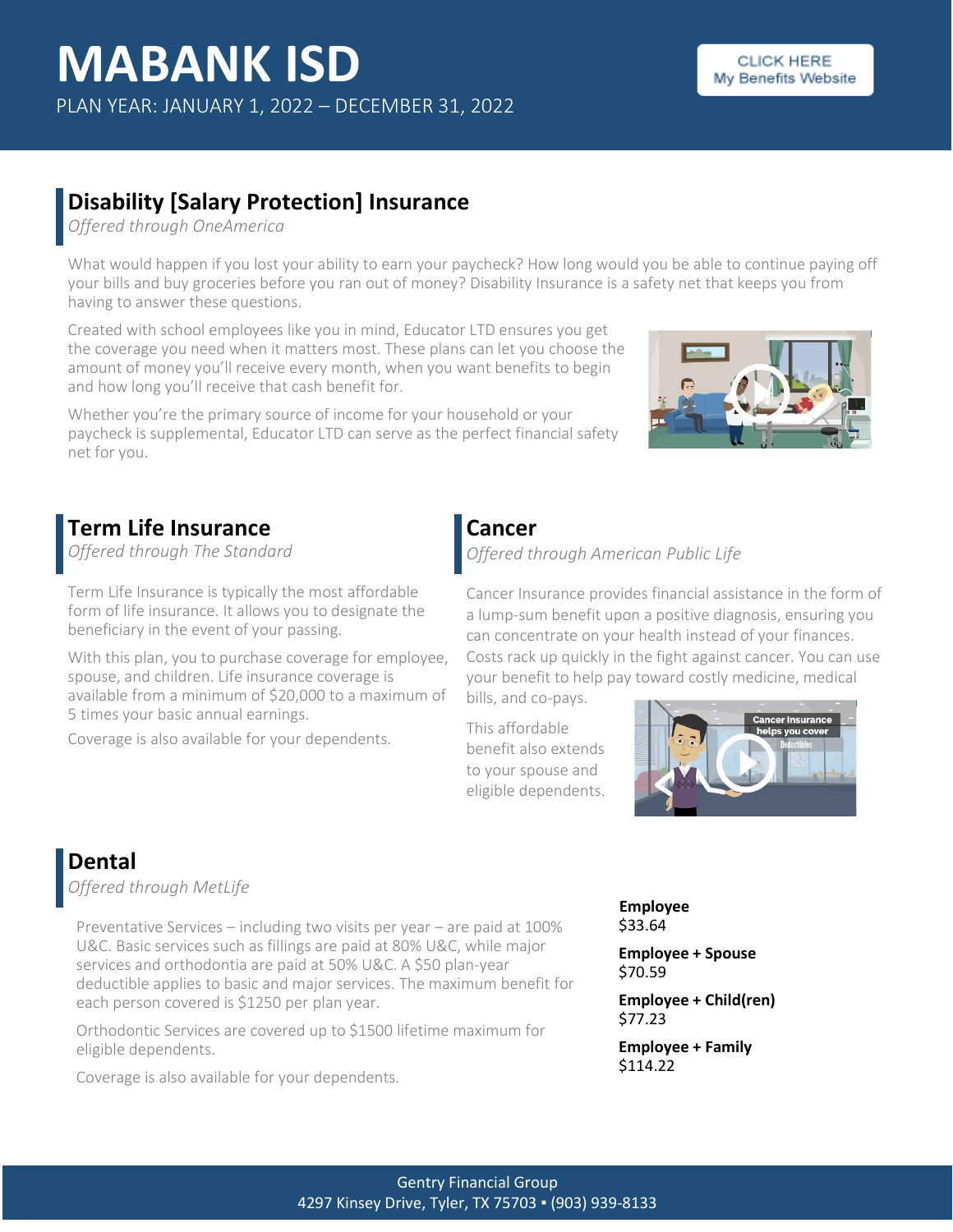## **Vision**

*Offered through Superior Vision* **Employee**

The value of vision insurance goes beyond saving money on new glasses and contact lenses every year. Illnesses like diabetes, thyroid disease, and cancer can all be detected by an ophthalmologist.

This provides on eye exam and either glasses or contact lenses every 12 months. \$150 allowance for frames and standard lenses are paid in full. Contact exams and lenses have a \$175 annual allowance.

## **Accident Insurance**

*Offered through MetLife*

Accident Insurance coverage pays cash benefits directly to you for medical expenses related to an accidental injury. The plan covers your 24 hours for on and off the job accidents and injuries for adults and even sporting events for covered children.

The health screening/wellness benefit pays for routine check-ups, blood work,

mammogram, stress test and even dental and vision exams. The benefit is \$200 for a routine wellness checkup and \$100 for other medical exams by a doctor or dentist. The maximum benefit is \$200/participant/calendar year. See plan summary for full details.

### **Hospital Indemnity Insurance**

*Offered through The Standard*

Hospital indemnity insurance is supplemental medical insurance coverage that pays benefits if you are hospitalized. While health insurance pays for medical services after co-pays, co-insurance and deductibles are met, hospital indemnity insurance pays you if you are hospitalized, regardless of any other coverage you may have.



This plan will pay \$100/day of hospital confinement up to 15 days and \$2,500 when admitted. It also pays \$50 for well-checkups including routine physicals.

# \$8.98

**Employee + Spouse** \$15.29

**Employee + Child(ren)** \$16.16

**Employee + Family** \$24.26

**Employee** \$15.02

**Employee + Spouse** \$23.98

**Employee + Child(ren)** \$29.76

**Employee + Family** \$38.11

#### **Employee** \$19.28

**Employee + Spouse** \$33.00

**Employee + Child(ren)** \$26.54

**Employee + Family** \$47.74

### **Emergency Medical Transportation**

*Offered through MASA*

Nationwide and global emergency transportation service coverage 24/7/365. No network restrictions, coverage available through all service providers for ground and air emergency transport. Family coverage available for as little as \$14 per month.